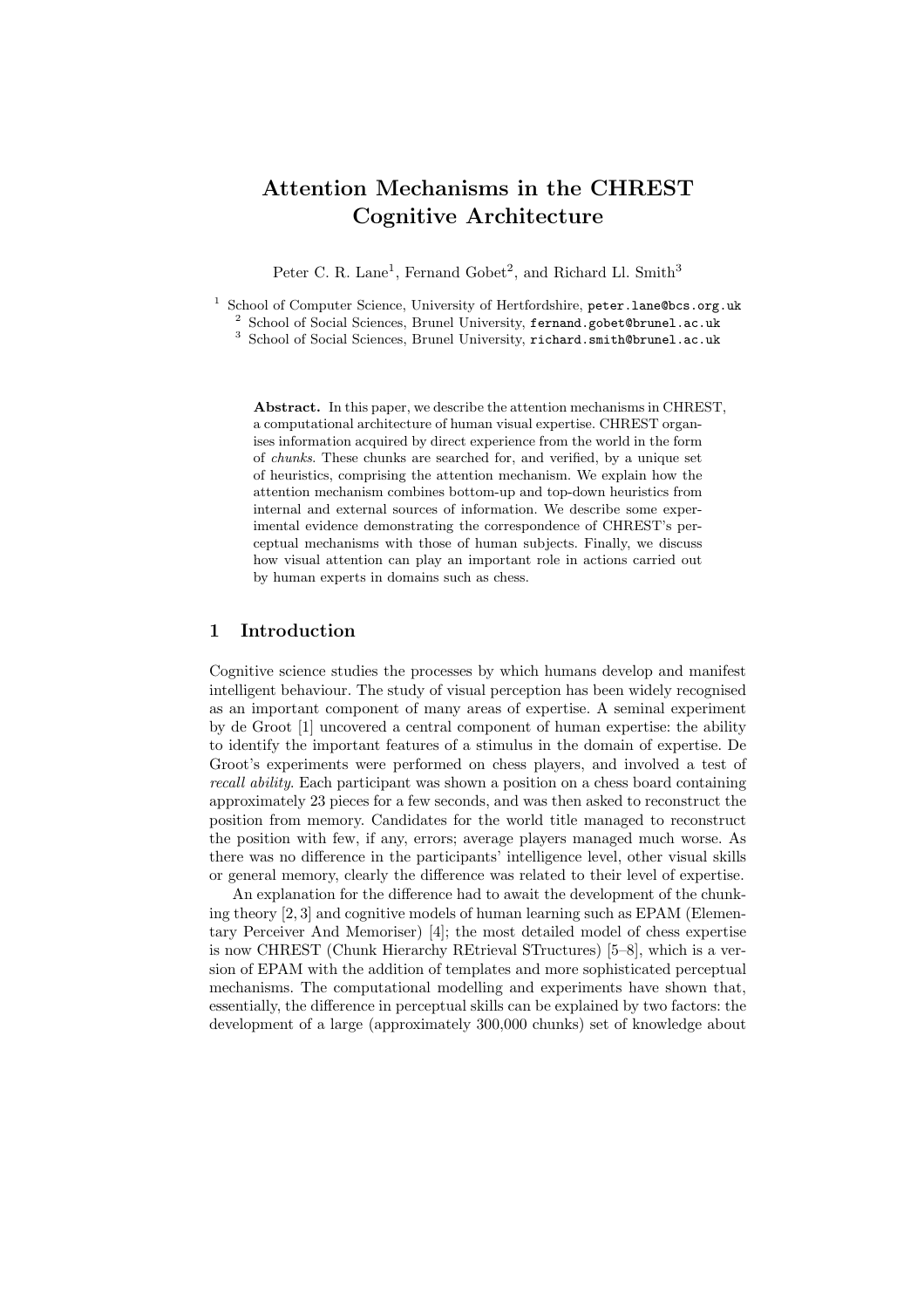the domain, and the use of templates by the visual system to actively seek out higher-order clusters of information in a stimulus.

We can summarise the role of attention within CHREST as follows. First, an image is perceived, and, as the eye has a limited field of view, a portion of the image has its features extracted. These features are then used to sort through long-term memory, seeking a familiar pattern. Any retrieved pattern is placed into short-term memory. The contents of short-term memory, some high-level domain-specific knowledge, and any items on the periphery of the field-of-view will all combine to guide the model's eye to locate a new point of the image to focus on. This process continues, and the model will attempt to build up, in short-term memory, a set of pointers to familiar patterns in long-term memory which 'cover' the image. Here we see the importance of prior experience, as the capacity of short-term memory is limited, but experts will have larger familiar patterns (chunks), and so can store much more relevant information in their short-term memory. However, attention is also important, as the larger patterns must be confirmed to be present in the image if they are to be maintained in short-term memory. Later, we explain in detail how a set of heuristics manages this process in a dynamic and flexible manner.

This paper continues with an overview of the CHREST architecture, details of the attention mechanism, and summaries of some results from experiments using CHREST to explore visual abilities. Finally, we discuss how the findings with CHREST relate to current issues in the study of attention.

## 2 Overview of CHREST

CHREST is an example of a cognitive architecture, that is, an implementation of a theory of human cognition for developing detailed models of human behaviour in a range of domains. The strength of cognitive architectures as scientific theories is that their implementation ensures a high degree of precision in the theory's formulation, providing a sufficiency proof that the proposed mechanisms can carry out the tasks in the domain of interest. Analysis of how the theory's predictions match actual behaviour, using measures such as eye movements, reaction times, and error patterns, also establish the quality of the cognitive architecture, by confirming its behaviour against actual human data.

Together with EPAM, from which it is derived, the CHREST architecture has been a source of successful models of human learning and perception over a 50 year period [3]. Beyond the results discussed in this paper, these successes have included results in: verbal learning, language acquisition [9], categorisation and problem solving. In this section, we provide an overview of CHREST, explain its key processes, and highlight some important empirical results. The next section will focus in more detail on the important attention mechanisms.

Fig. 1 shows the principal components of CHREST. The architecture follows a classic subdivision of the cognitive processes into three components: one of input/output and two of memory. The input/output mechanisms are used to interact with the environment. Input stimuli are separated into features, and out-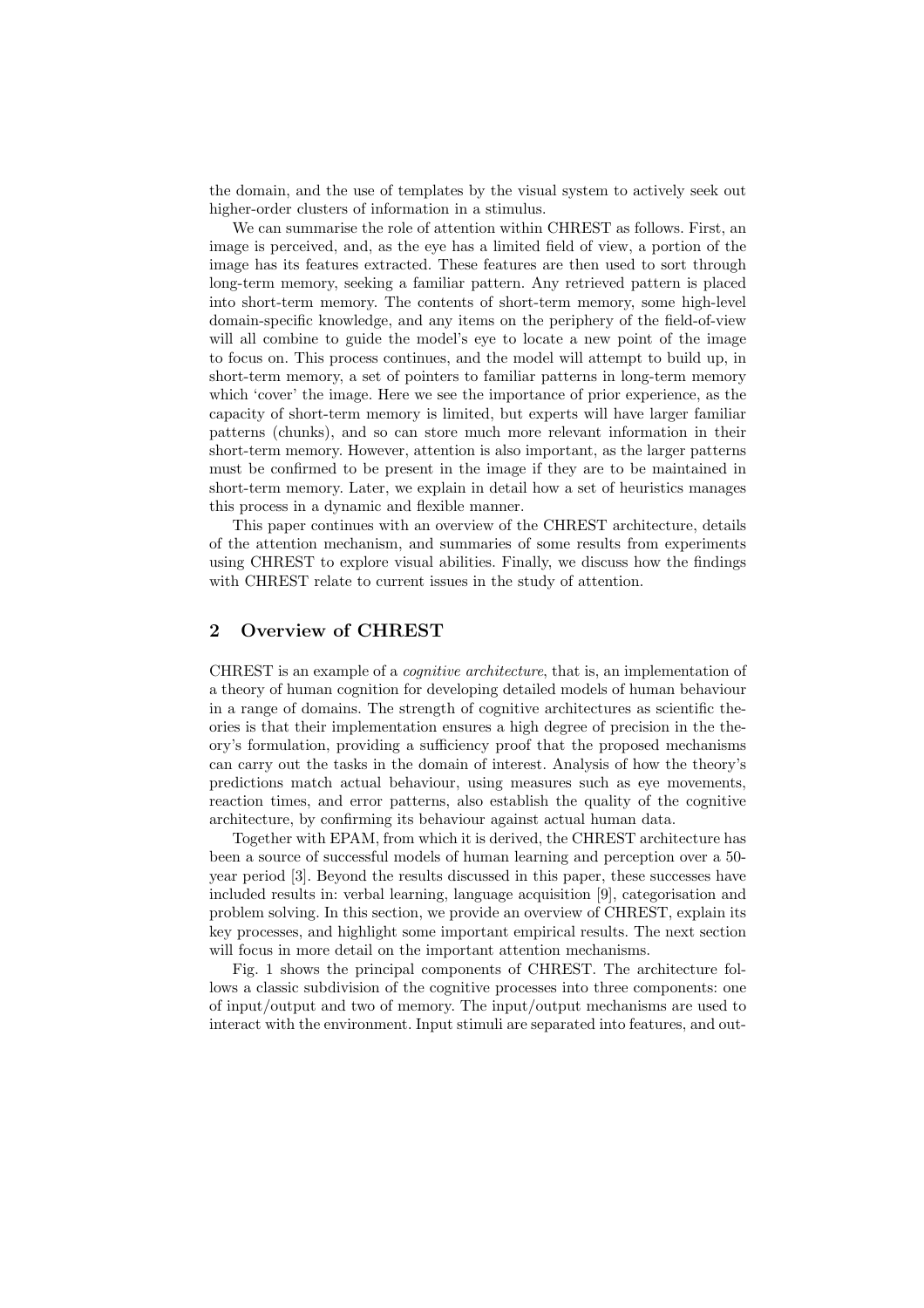

Fig. 1. The CHREST cognitive architecture

put actions are converted into motor controls. The Long-Term Memory (LTM) is used to store information in a more-or-less permanent state; all information learnt from the environment is held in LTM. The LTM uses a discrimination network, which is constructed incrementally during the system's lifetime, to index a pool of familiar patterns (chunks), higher-level concepts, schemata and productions. The final component of the architecture is the Short-Term Memory (STM), which provides a temporary store for information retrieved from LTM whilst considering a particular stimulus or problem. Different parts of STM relate to different modalities of information, such as visual or verbal. The STM maintains an *hypothesis node*, which is the most informative node retrieved so far, and is used to focus CHREST on retrieving or constructing large chunks.

CHREST is an example of a symbolic cognitive architecture, which means that all information retrieved by and stored within a CHREST model is at a high level. We shall use the term 'patterns' and 'chunks' throughout this paper. A pattern is what CHREST perceives in the external world, and a chunk is a familiar pattern, one retrieved from its internal memory. Both patterns and chunks are represented as lists of items with their positions. For example, in chess, the items are actual pieces, and the positions are squares on the chess board, so (Kg1 Rf1 Ph2 Pg2 Pf2) would describe a typical castled position for the White player.

# 3 CHREST's LTM: Chunking networks

CHREST's long-term memory is a chunking network: a discrimination-network representation with cognitively plausible learning mechanisms, based on the chunking theory. The chunking network includes mechanisms for forming and using *lateral links*, as well as clustering techniques, to form *templates*.

#### 3.1 Learning and retrieving perceptual chunks

A chunk is a familiar pattern: CHREST acquires and retrieves chunks from its long-term memory through a set of learning and storing operations acting on a discrimination network. The network is formed from *nodes* holding the chunks;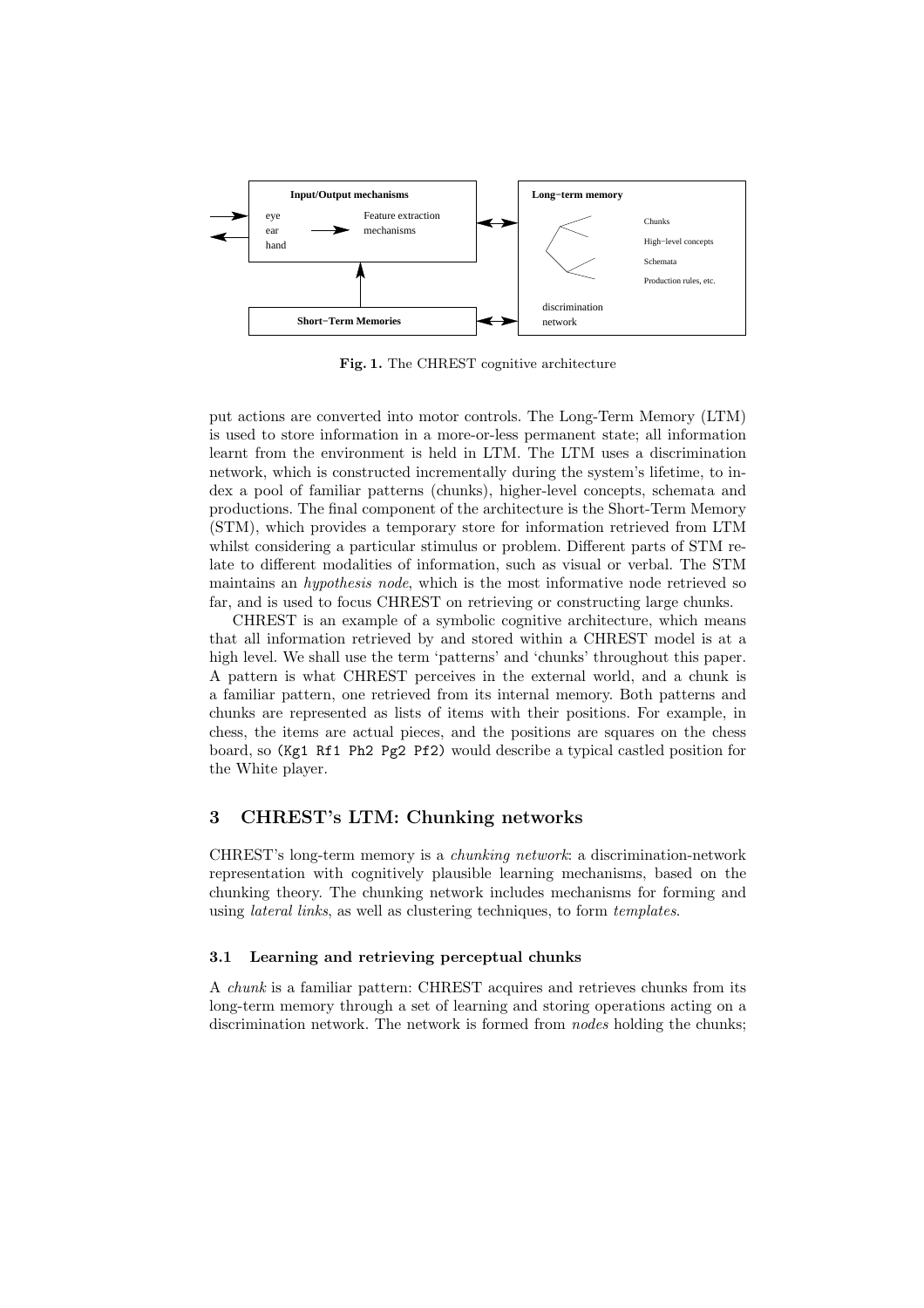the chunk stored at a node is known as its image. There is a root node from which all sorting operations begin, and the discrimination network is built up from the test links between nodes. Patterns are sorted through the network by following those test links whose tests match the given pattern.

The network is constructed using two learning mechanisms. Discrimination is used when a pattern is sorted to a node which has no succeeding test links matching the pattern, and the pattern mismatches the chunk stored at the node. The part of the pattern which mismatches the chunk is used as the test for a new test link. Familiarisation occurs when a pattern is sorted to a node which has no succeeding test links matching the pattern, and the pattern matches the chunk stored at the node. If the pattern contains more information than is held at the node, then extra information is added to the stored chunk. Thus, node images are specialised as patterns are re-encountered.

In describing the discrimination and familiarisation operations, part of the sorted pattern is used, either as a new test, or to augment an existing chunk. The amount of the sorted pattern used is a function of the rest of the network in the following sense. The part of the pattern to be used is re-sorted in the network, and the chunk that is retrieved is used in the above processes. This chunking process ensures that learning is slow in the initial stages of getting to know a domain, but as the network grows, and some of the patterns become known, the rate of learning will speed up.

Efficiency of accessing a large store of data is often a concern, as in the utility problem [10]. However, the usable capacity of a data structure need not be problematic if it is sufficient in the given domain [11]. Human experts typically pick out familiar patterns in a time of around 250ms, which is easily matched by CHREST, using a network of around 300,000 chunks [8].

#### 3.2 Constructing templates

The template is a critical element of CHREST's explanation of the recall abilities of human experts [8]. A template collects together the information stored in a number of separate nodes so as to highlight the constant *core* information and the variable information, held in slots.

Template creation is assumed to occur whenever a critical condition is met by a specific node within the network. Similarity between nodes is made explicit by providing similarity links between them (such links are discussed in the next subsection). When a node has a sufficient number of such links, and the contents of these nodes satisfy an overlap criterion, the information in these nodes is aggregated to form a template. Work in chess [8] has assumed a threshold for the number of similarity links of 4, with at least 5 features in common.

#### 3.3 Lateral links

Lateral links [12] are created when the model has retrieved two chunks (retrieved chunks are stored in STM); two classes of lateral link may be distinguished. The first is where the two nodes match a similarity function of some kind. The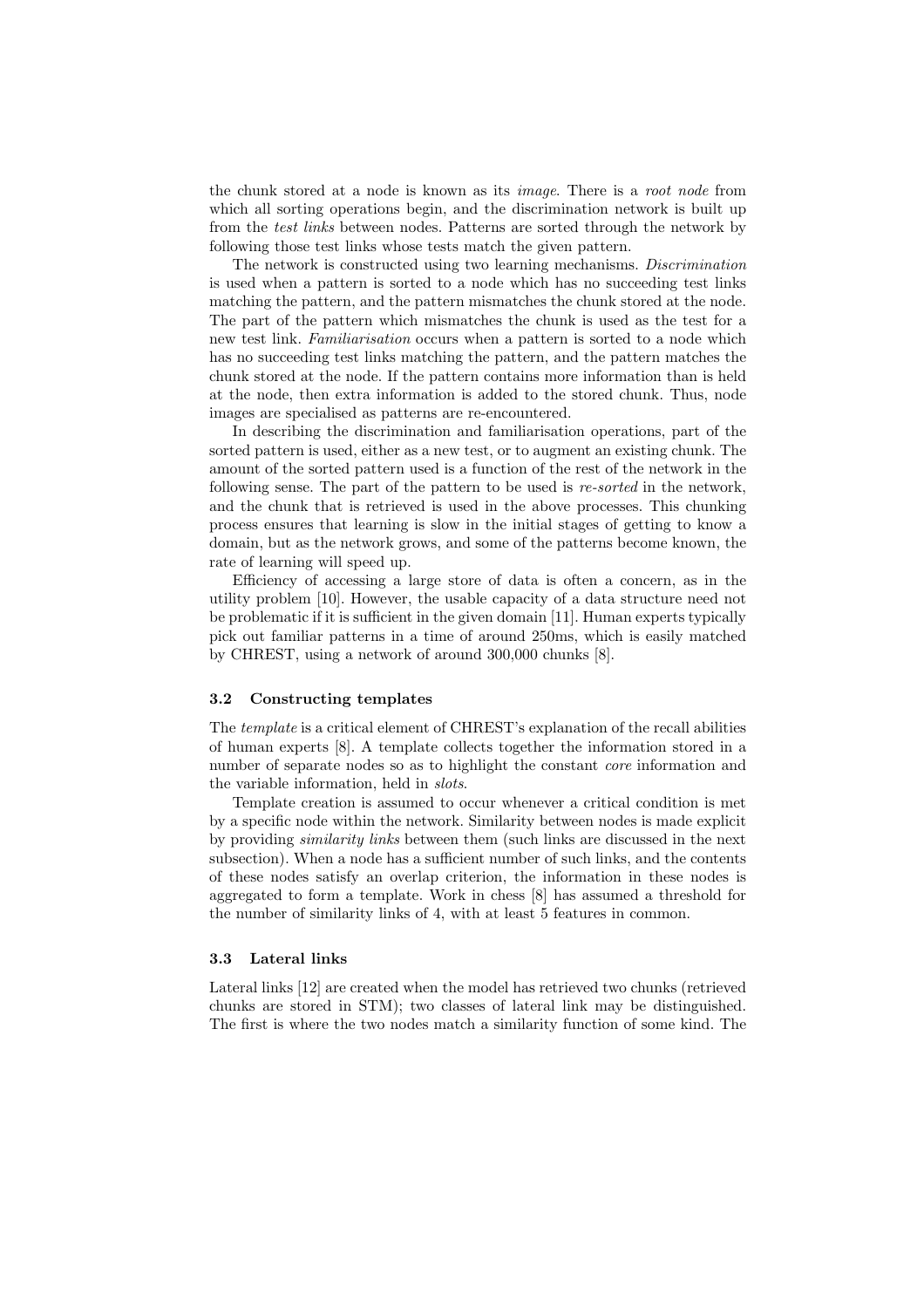- 1. Clears the record of which heuristic was last used.
- 2. Selects a point in the centre of the field of view to start from.
- 3. Performs following cycle:
	- (a) Store the currently fixated item in the list 'fixated-items'
	- (b) Gets the next fixation point using get-next-fixation (see text).
- 4. If timing is used and model has used its presentation time, or if the maximum number of allowed fixations is reached, then finish.
- 5. Otherwise, repeat from step 3.

Fig. 2. CHREST's perception cycle; learning occurs during get-next-fixation.

simplest of these is the direct *similarity link*, as used above in the creation of templates. More complex generative links [9] connect those nodes with similar descendant test links. The second class of links are those where the chunks are of different type. For instance, production links are used to associate a perceptual pattern with its corresponding action or conclusion, and so the production link forms a basis for the model's problem-solving behaviour. Gobet et al. [3] provides a summary of these links and their use in different domains; Section 5.2 provides more details on how such links are formed.

## 4 CHREST's Attention Mechanism

CHREST uses a simulated eye to retrieve information from its target stimulus. The eye is directed to a focus of attention, the *fixation point*, and has a limited field of view. Its movement is governed by a set of heuristics, which combine lowlevel and high-level information. A perception-learning-perception cycle guides CHREST's eye movements around the current stimulus for the presentation time; see Fig. 2. In the following, we describe the heuristics and perception processes to be introduced in the latest release of CHREST, version 3.0.

The list of 'fixated-items' is part of CHREST's short-term memory. The fixated-items record the items and their positions fixated upon during the current presentation cycle. Each item observed will be added to this list until a termination condition is met. This termination condition is when an empty location is fixated, or CHREST fixates something already in the list, or the heuristic used is a random or weak heuristic. Marking the list as fixated will then lead to the fixated-items list being learnt as a pattern. After learning, the fixated-items list is cleared, and CHREST will begin building a new list, as it continues its perception cycle. Worth noting is the implicit connection between perception and learning; the list of fixated items is constructed by sequences of eye fixations, which means that information learnt by CHREST has a locality bias.

Heuristics for selecting eye fixations can come from two sources. First, there are the generic, domain-neutral heuristics which are part of the general architecture. These heuristics include: using LTM, fixating a part of the scene not observed yet, locating a random object on the periphery, and locating a random position on the periphery. Second, there are domain-specific heuristics which are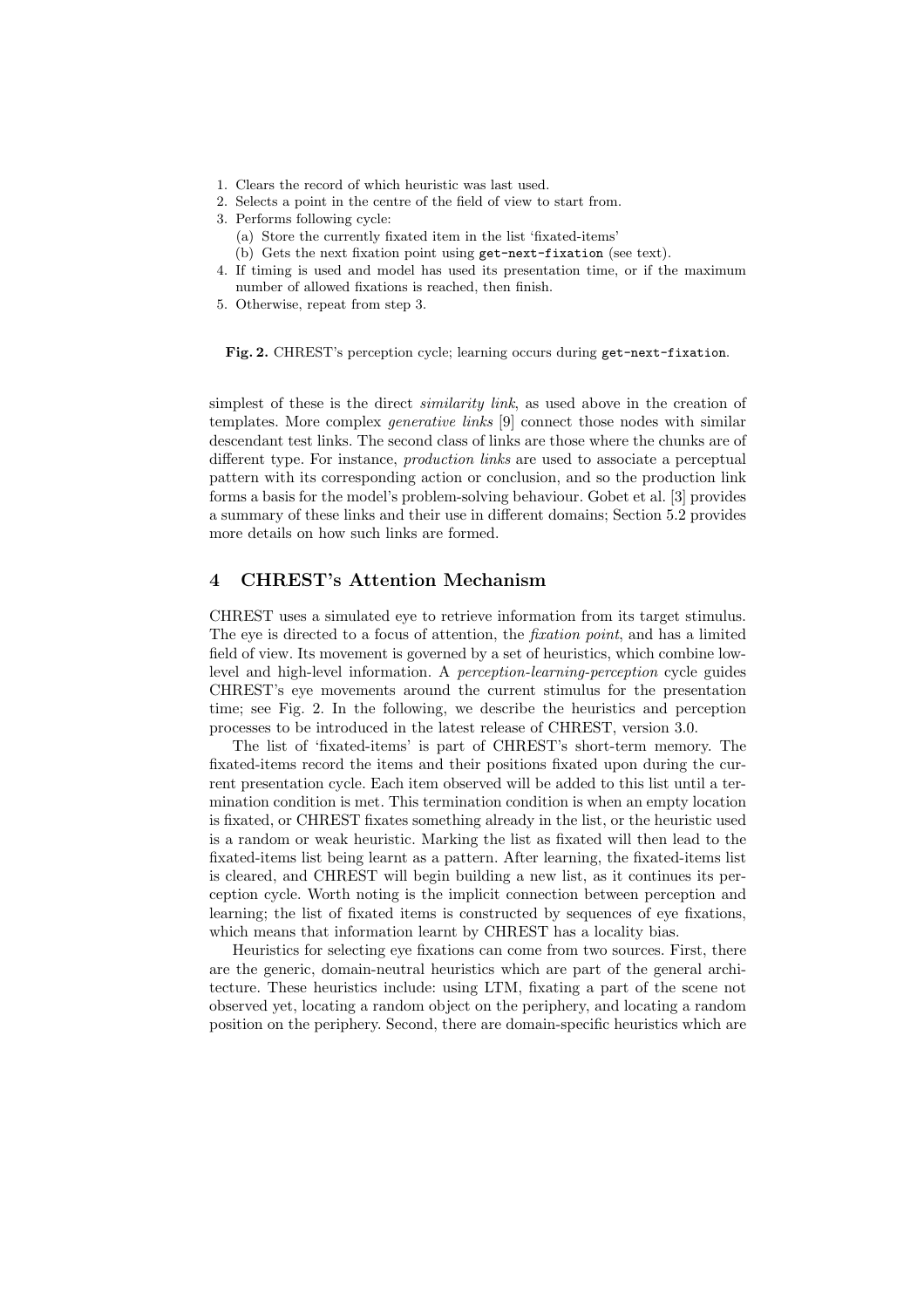part of the model for that domain alone. For example, in the chess models there is an heuristic to guide the eye to typical positions of the kings; attacking or defending the king is the ultimate key to winning at chess, and so the king position is an important initial factor in assessing a position. Again in chess, there is an heuristic to guide the eye to a square attacked by the currently fixated piece.

The process get-next-fixation is responsible for applying the various heuristics to retrieve a new fixation point. The process uses a hierarchy of heuristics: first it tries to use LTM, second it tries fixating a new object or a position suggested by the domain-specific heuristics, finally it defaults to choosing a new random position. There is a stochastic element, which means CHREST will fail to use an applicable heuristic in a percentage of cases (currently set at 10%).

As an example we describe in more detail the most interesting heuristic, which selects a new square based on information in LTM. This heuristic uses pointers into long-term memory as a basis for selecting the next fixation point. There are two main sources. The first is the *hypothesis node*, held in short-term memory, which acts as an anchor, guiding CHREST to retrieve or construct the largest chunk possible for the given stimulus. The test links of the hypothesis node (its descendants) are considered in turn, as described below. The second is the node retrieved by learning something from the currently perceived scene. The process is as follows: (1) current-node is the result of learning from the current scene; (2) if there are any remaining descendants of the hypothesis to consider, let current-child be the first descendant, and remove it from the remaining list; (this step attempts to retrieve the largest chunk) (3) otherwise, let current-child be the first child-link of the current-node; (4) return the first potential square of current-child as the next fixation point. The learning that can occur in step (1) attempts to extend the hypothesis with information currently perceived, or else using the list of fixated-items, if that list has been marked as complete; hence, CHREST is biased towards learning the largest chunk possible.

One consequence of linking low-level perceptual processes directly with the higher-level information stored within the long-term memory is a blurring of the boundary between primitive and complex visual objects. We assume that CHREST initially contains single-element chunks for each of the primitive elements which may occur in the given domain, e.g. if CHREST is scanning text documents, all the single letters will be provided as primitive features. As CHREST learns about the domain, it begins to form larger chunks, consisting of groups of these primitive features. In recognition, CHREST will typically retrieve complete chunks from the domain, bypassing the more elementary features. Thus, in scanning text documents, CHREST soon begins to work with words as 'primitive' elements, instead of single letters. Such creation and use of higher-level features occurs in any domain, and is typical of the perceptual knowledge acquired and used by experts. It is also a typically hard problem in unsupervised learning tasks, especially perceptual domains [13, 14].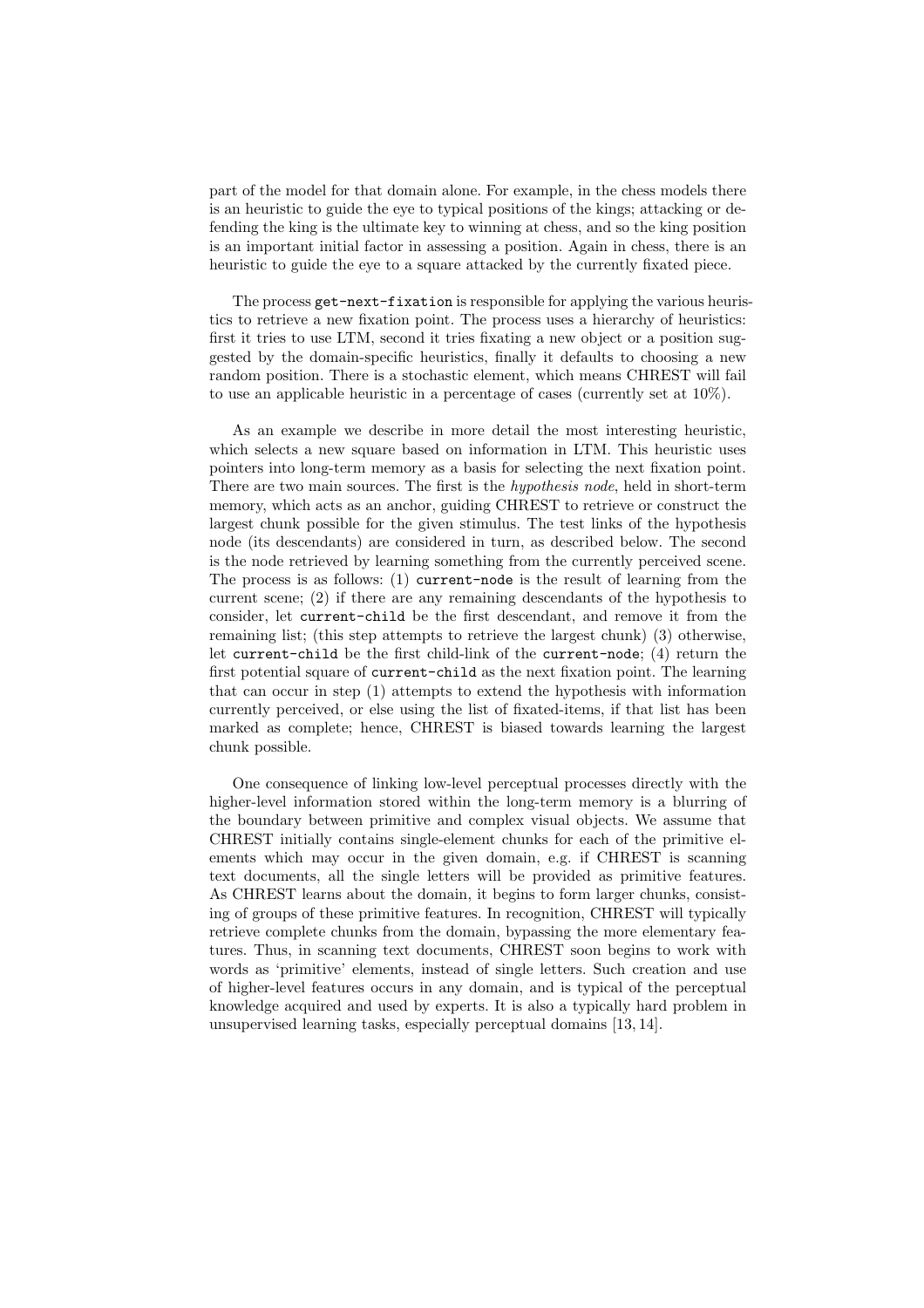# 5 Experiments with CHREST on Attention

We describe two sets of experiments from previous work to illustrate the impact of CHREST's perceptual mechanisms: data from chess, on the details of the human attention mechanism; and data from a word-recognition task, explaining how expectations assist in disambiguating input data.

# 5.1 Chess

In the introduction of this paper, we mentioned de Groot's [1] classic experiments on chess memory. It is of interest that these experiments were motivated by a need to understand chess masters' perception and attention: how can a worldclass master understand more of a position after five seconds than a candidate master after fifteen minutes? How can search be so selective with strong players, who often consider no more than one hundred positions during their thinking, and ignore the billions of positions that could, in principle (but not in practice), be of interest? CHREST provides mechanisms explaining how strong players attend to the relevant while ignoring the irrelevant. These mechanisms have been used to explain both how players direct their attention when considering a position, and how they can limit the number of moves they anticipate during look-ahead search. The organisation of these two types of behaviour is hierarchical, in the sense that the pattern of eye movements is part of the explanation of selectivity at the level of move choice. In both cases, computational simulations have reproduced key aspects of human behaviour. Given space constraints, we limit our attention to three classes of phenomena simulated by CHREST.

Eye movements as indicators of attention In their analysis of players' eye movements during the brief presentation of a chess position, de Groot and Gobet [5] identified a few striking differences between novices and masters. Masters' eye movements were shorter on average than novices' (260 ms vs. 310 ms), and also showed less variability ( $sd = 100$  ms vs.  $sd = 140$  ms). Masters' eyes covered more squares on the board, and also covered more of the squares that were important in the position. CHREST does a very good job of simulating these data. For example, it replicates the skill effect with the average duration of eye movements (272 ms for the simulated masters vs. 315 ms for the simulated novices) and the difference in variability (97 ms vs. 154 ms). Fig. 3 shows an example set of eye fixations; what is important is how CHREST covers approximately the same amount of the important part of the board as the expert, whereas the novice player and model (not shown) cover a much smaller area. CHREST also captures the skill differences in the percentage of the board covered, and in the percentage of critical squares covered. The speeding-up of the eye movements and the increased number of important squares fixated are due to the fact that many more fixations are directed by the structure of the discrimination network with the master version of the model than with the novice version, as the discrimination network is larger with the former than with the latter.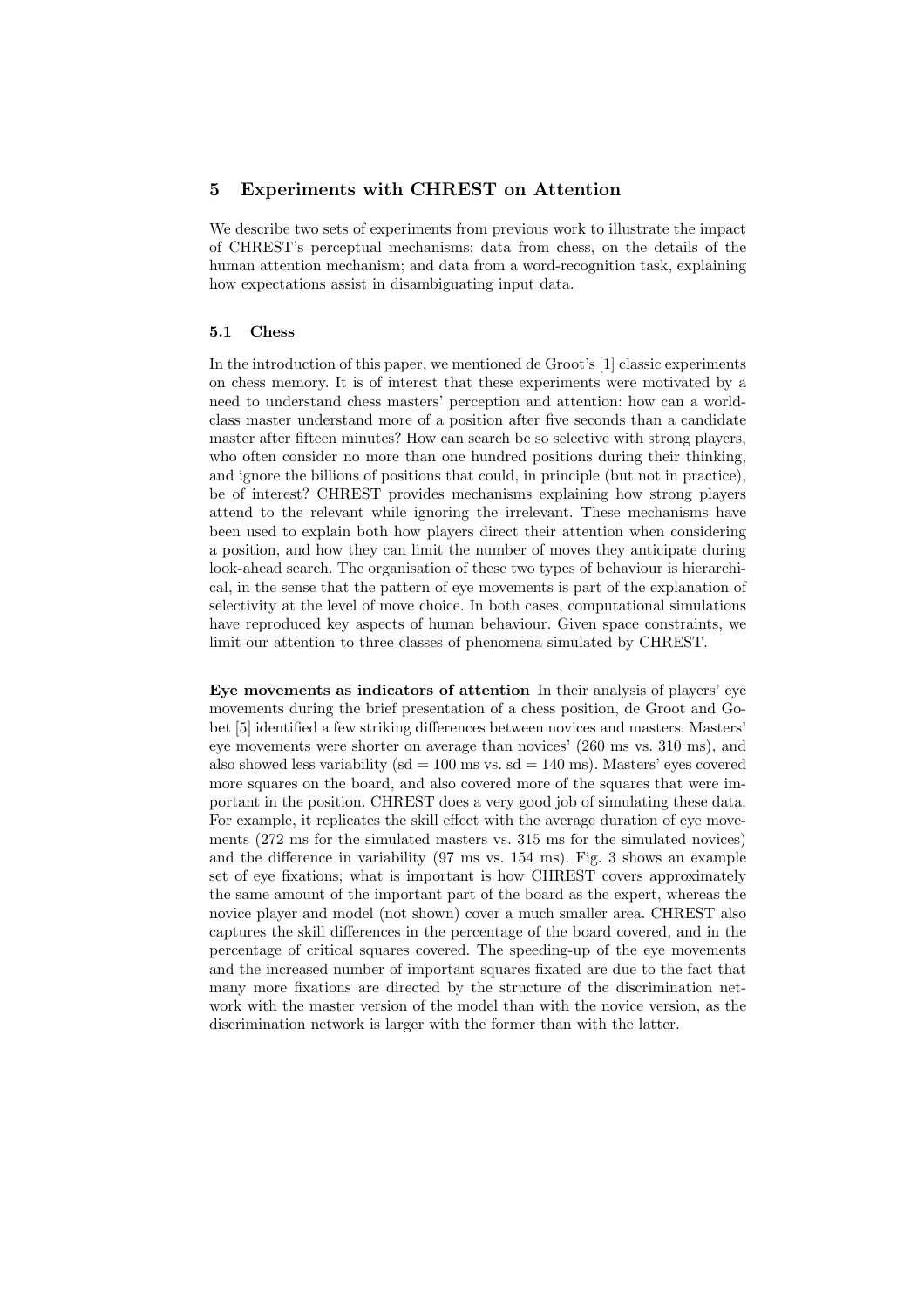



Human master CHREST Master

Fig. 3. Example of a Master's eye movements for a specific position (left) and its simulation by CHREST (right). Grey squares indicate important squares in the position. The field of view will cover several squares around each fixation point. (After de Groot and Gobet [5].)

More qualitatively, CHREST captures masters' tendency to fixate perceptually salient pieces (e.g. a white knight on the black side of the board) early on, and their tendency not to fixate parts of the board that are "normal" in a given situation (e.g. a standard castling position).

Although we have emphasised the way perceptual knowledge helps develop more efficient attention, it should be pointed out that masters' attention is not infallible. In several of the positions used by de Groot and Gobet, immediate threats (e.g. checkmate in one move) were missed by some of the masters. The longer the distance between the two pieces, the more likely it was for the threat to be missed. Assuming that chunks play a key role in rapidly identifying threats, as we have done in this paper, this result is in line with the way CHREST learns chunks, giving precedence to relations of proximity, as described next.

The structure of chunks: An archaeology of attention A crucial assumption in CHREST is that the information stored as chunks is a reflection of the attention mechanisms used during learning. This offers an indirect way of testing how attention is directed when playing chess. Concurrent and retrospective protocols [1, 5] suggest that a fair amount of attention is directed to consideration of moves and counter moves. However, they also suggest that attention is directed to patterns of pieces. Chase and Simon [15] analysed the structure of the groups of pieces replaced together in a memory task, and found that a surprisingly small number of these groups contained relations of attack. The vast majority of these groups contained relations of proximity, same colour and defence. This result turns out to be robust, and has been replicated by [16] with a larger sample. In a simulation of the memory experiment used by Chase and Simon, Gobet [17] showed that CHREST closely simulates the detail of the pattern of relations found in chessplayers' chunks. This outcome supports the importance given by CHREST to proximity during the acquisition of chunks.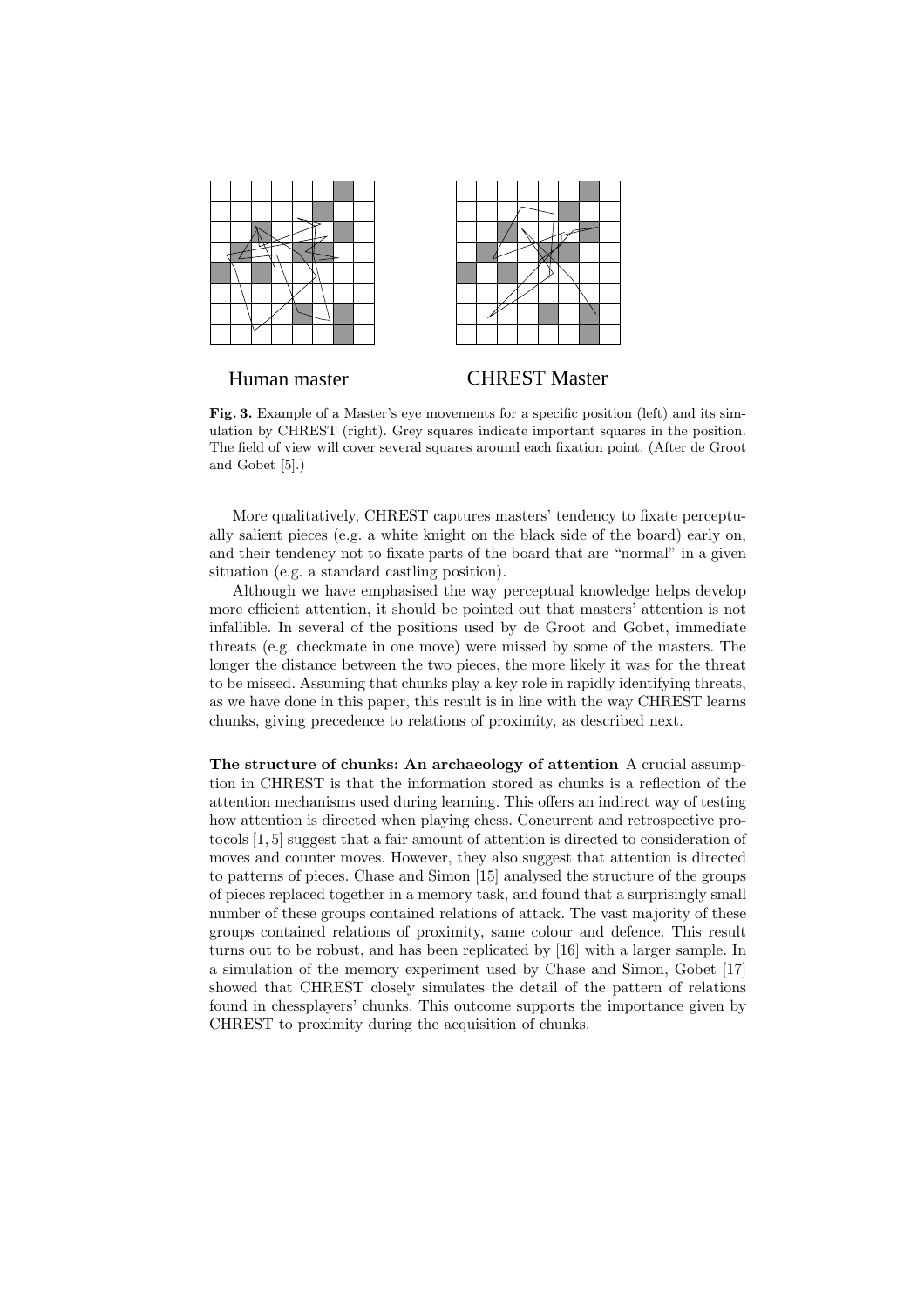Selectivity in choosing a move A characteristic of experts is the rapidity with which they can propose solutions. For example, chess grandmasters literally 'see' the good moves straight away [1, 18]. With very short decision times, less than 10 seconds, their choice will not always be the best possible move, however, it will almost always be a very plausible move in the position. CHUMP (CHUnks and Moves Patterns) [19] is a variant of CHREST that implements the idea that recognising patterns of chess pieces on the board makes it possible to access information about moves in long-term memory, and thus to rapidly identify fairly good moves. CHUMP uses two different but linked discrimination networks to store two types of knowledge: first, patterns of pieces (the kind of chunks acquired by CHREST), and, second, moves and sequences of moves (see the next section for more on multi-modal learning in CHREST). During learning, the program scans positions taken from master games, and patterns of pieces are associated with moves. When selecting a move in a position in the test phase, patterns of pieces act as conditions, and moves as actions. If different patterns suggest a move, and/or if the same patterns suggest different moves, the conflict is resolved by using a function combining the number of different chunks voting for a given move and the number of times the move has been associated with a given pattern.

CHUMP provides a demonstration that the idea of selectivity through recognition and association can be implemented in a computer program. However, it should be pointed out that the level of play of CHUMP is rather low. This is because it plays chess by pure pattern recognition, without being able to look ahead, and it is well established that look-ahead abilities are important in playing chess and other board games at a high level [20].

#### 5.2 Expectations

Expectations are important in guiding what we look at and how effectively we can recognise what we see. Expected objects are recognised with greater accuracy than unexpected objects, particularly in noisy domains [21]. Expectations may also relate to complex collections of objects, or schemata. Perceptual classification of objects within a familiar schema can be quicker than when the objects are not in the schema. For instance, Biederman [22] describes an experiment in which participants took longer to identify a fire-hydrant when positioned above street level than when at its expected position. Finally, noisy or ambiguous scenes may be reconstructed, if the visible elements are constrained to fit a compatible schema; Lindsay and Norman [23] describe such an experiment with words composed of distorted or ambiguous letters.

The main lesson from the results described above is that perception is not a simple flow of information from scene to memory, but instead perception is an active process, with the attention forcing a shift of fixation point to different parts of the scene based partly on what is observed and partly on what is expected (or anticipated) to be present. CHREST has been used to construct a model of this process, and demonstrate the qualitative results described above [24]. The key factor in supporting this process was for CHREST to support links between visual information, representing the scene being analysed, and verbal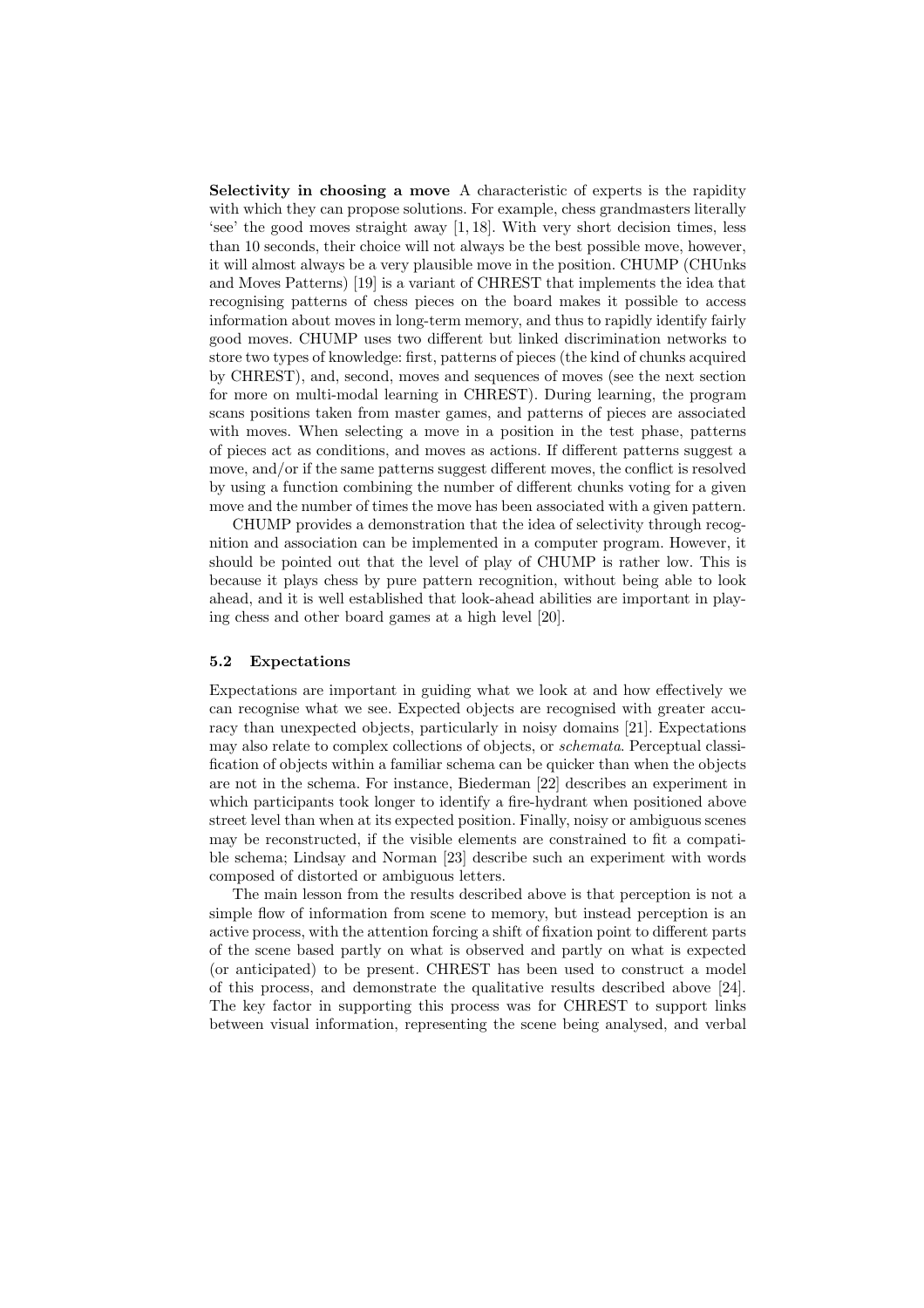

Fig. 4. Learning to associate information across two modalities: (1) visual pattern is sorted through LTM, and a pointer to the node retrieved is placed into visual STM; (2) verbal pattern is sorted through LTM, and a pointer to the node retrieved is placed into verbal STM; and (3) a naming link is formed between the two nodes at the top of the STMs. (Taken from [24].)

information, representing the interpretation of the scene. The links between these two input modalities are formed when the model is presented with visual and verbal information simultaneously, as illustrated in Fig. 4.

In the situation depicted, the model is presented with a visual stimulus and a verbal label. Both the stimuli are sorted through the long-term memory, and pointers to the retrieved nodes are placed in their respective short-term memory. A naming link is formed between the two nodes at the top of the two short-term memories. This naming link can be used in future to retrieve the verbal label from a visual stimuli. By a similar process, sequences of letters and words can be acquired and stored in the network.

The attention mechanism can use this stored information in various ways. First, verbal priming (e.g. being told to find particular words) can be used to highlight specific visual chunks, which the attention mechanism will then attempt to locate. Second, when part of a chunk is located, the visual or verbal information can be used to identify schemata which can guide the attention mechanism. For instance, verbally learning a sequence of words can be used to trigger recognition of the visual representations of those same words.

#### 6 Discussion

In this paper, we have described CHREST and shown how it provides an account of the links between perception, attention, learning, memory and action. Thus, CHREST addresses several key issues in the study of attention, and in particular how it links to other aspects of human cognition. One of the differences of CHREST with respect to other theories of attention is the level at which it works; CHREST is a *symbolic* system, meaning that information is stored at a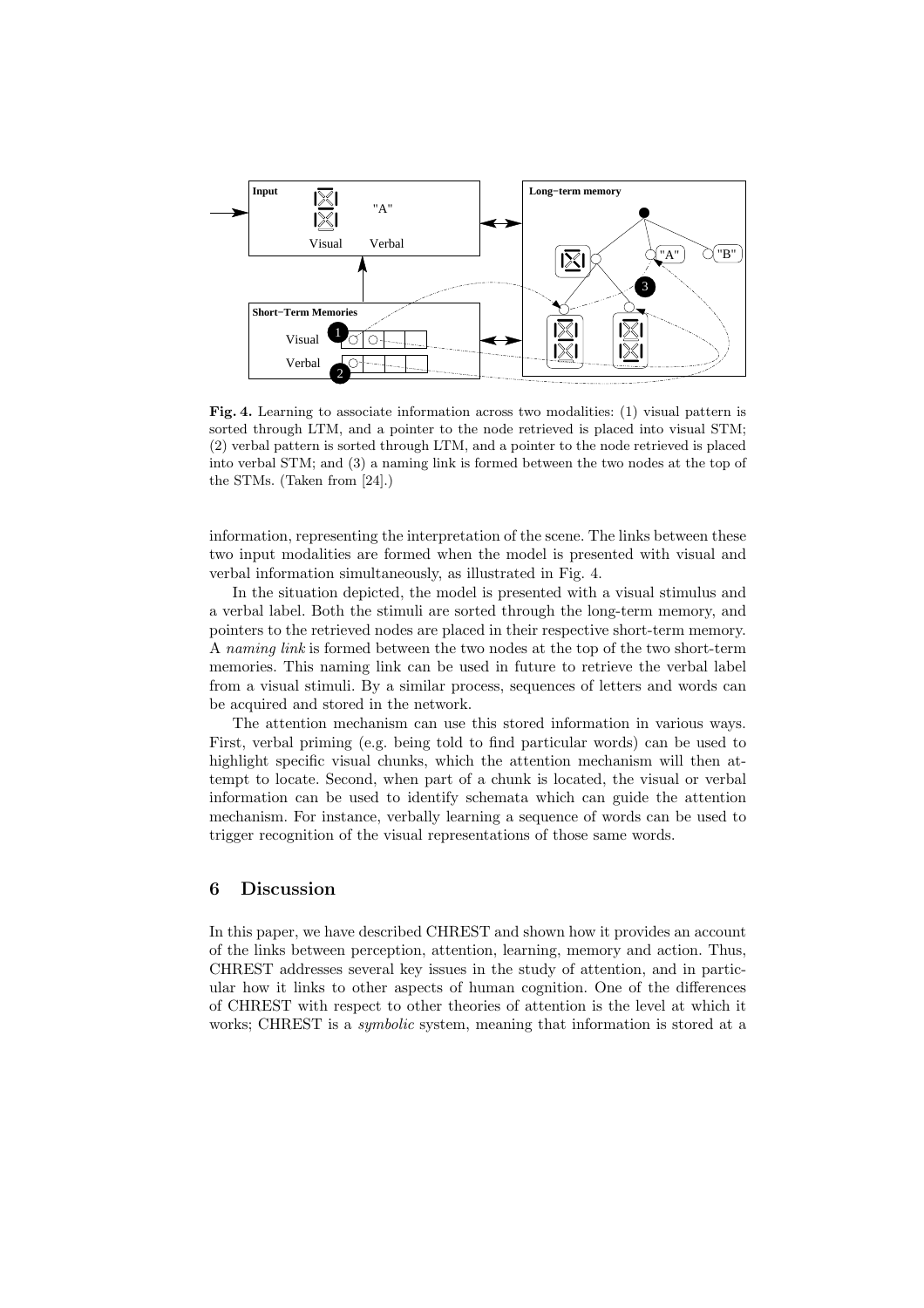'meaningful' level. The basic information used by CHREST in the chess experiments is the *piece-on-square*, which encodes that a piece is located at a particular position of the board. This perspective distinguishes our work from that by other authors on perception, such as Tsotsos [25] or Wolfe [26]. CHREST's perspective is psychological, but related to high-level conceptual processing, and is not concerned with neurological or other low-level processes.

The key contribution of this paper is to show how a symbolic treatment of attention can affect our understanding of attention in high-level areas of human cognition, and we now review some of these areas.

Perception is cognition. This was the central focus of the studies reported in de Groot and Gobet's book [5]. This role has sometimes been overlooked in recent attempts to provide general architectures of cognition. For example, in both Soar [27] and ACT-R [28], perception is considered, but its role is not as central as in CHREST. As we have seen, in CHREST the central theoretical construct is that of a perceptual chunk, and the learning of chunks directly depends on perceptual mechanisms.

Attention directs learning, and that which has been learned directs attention. This relates to the previous point. Expertise in a domain develops because the use of fairly weak heuristics leads to the acquisition of more perceptual knowledge. These heuristics can be either general ("look at a part of the scene you don't know anything about") or domain-specific ("verify whether your Queen is attacked"). With sufficient experience, this perceptual knowledge enables the fluid and rapid behaviour that is characteristic of experts' intuitive decision making.

Action is closely linked to perception. The entire CHREST architecture rests on the assumption that many actions are elicited by perceptual patterns. This is particularly the case with expert behaviour, where the link between action and perception is made automatic.

Attention is directed by a combination of top-down and bottom-up processes. The CHREST simulations show how novices rely more on weak heuristics to direct their attention, while the masters rely more on the structure of the discrimination network to suggest the next fixation position. Note that some of the (top-down) heuristics used by the masters may also be useful as informationseeking devices. Top-down heuristics are also important to make sure that global goals are heeded.

Context matters in focusing attention. In CHREST, this is readily captured by the fact that the fixations directed by the discrimination network are sensitive to even fine details in the context. Indeed, different positions lead to different eye movement patterns. Just like human masters, CHREST does not use stereotyped sequences of eye movements, but adapts these as a function of the environment.

Attention is crucial at many levels. While this paper has focused on the role of attention in the first seconds of presentation of a new complex stimulus, it should be pointed out that, in a full model, attention would be essential at several levels. For example, when chess players examine a position in order to choose the best move, attention would be selective, not only in selecting the next fixations, but also in deciding which moves should be selected for further consideration,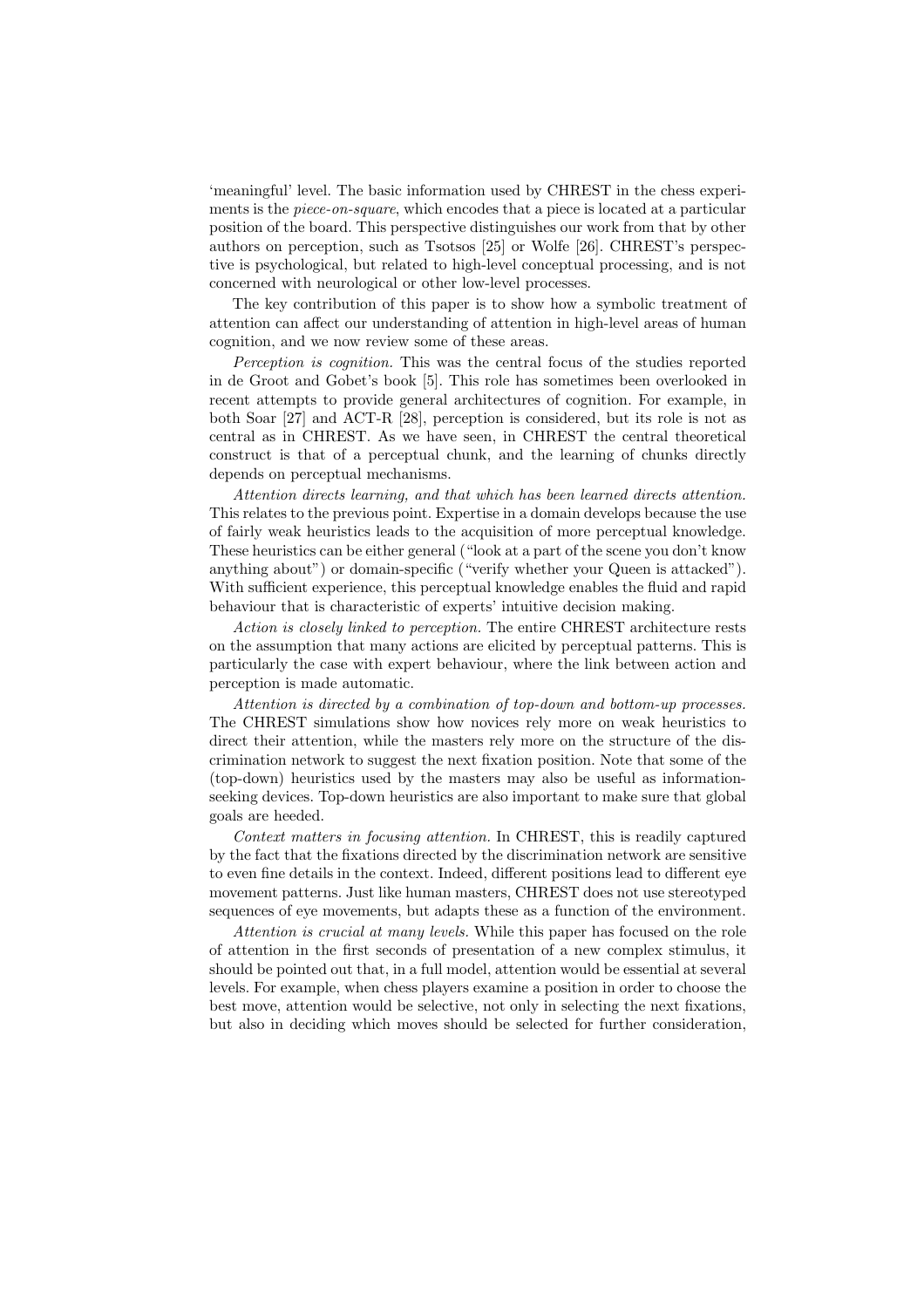and also in deciding what part of the information currently gathered about the position is worth the cost of storing in long-term memory. In both cases, selectivity – and not just random guess – is made possible by knowledge acquired over years of dedicated practice [15].

Why is attention limited? And why is the capacity of short-term memory limited? From an evolutionary standpoint, limits in attention and short-term memory capacity make sense; when facing a danger, organisms that immediately identify the presence of the danger are more likely to survive (and reproduce) than organisms that have to process the many stimuli they focus on, and sift through masses of information in their short-term memory. Indeed, Simon [29] argued that selective attention is a key feature of the broader notion of bounded rationality – the assumption that humans make decisions in science, business and everyday life with only a small amount of search. Thus, selective attention enables rapid decisions that may not be optimal, but that are good enough.

While CHREST is a computational architecture of cognition that captures many of the aspects of attention as studied in cognitive psychology, it was not developed as a model of attention only. As we have seen earlier, it also captures many aspects of (high-level) perception, learning, memory and decision-making. CHREST may also have interesting things to say about machine learning and robot perception. For example, chunking turns out to be a robust statistical learning mechanism, and we have provided several examples in this paper of how chunking is linked to attention.

The way attention is used in CHREST can also shed light on questions central to the development of autonomous intelligent systems. The frame problem is such a question. How can a system notice the relevant changes in the environment, while ignoring the irrelevant changes? Due to the various limitations that characterise CHREST, it actually does not face the frame problem. Together, CHREST's attentional restrictions implemented by a limited capacity memory enable it to pay attention just to a few features of the environment. With increasing expertise in a domain, the perception-learning-perception cycle we have discussed above leads to increasingly rapid and adequate decisions, whilst not necessarily increasing the attention span of the system.

Evolutionary considerations highlight two factors important in modulating attention, which we have started incorporating into CHREST: emotions and motivations. In a classic paper, Simon [30] argued that, with systems characterised by serial organisation and control hierarchy, motivation refers to what is controlling attention at a specific time; in particular, given that these systems have multiple goals, motivation controls how attention is focused on a specific goal. Furthermore, it is necessary to have a provision for interrupt mechanisms; Simon proposes that at least two sources inform these mechanisms: first, drives (for example, hunger), and, second, the information gained by EPAM's process of noticing. In particular, emotional tags might be added to perceptual chunks during the learning process. Later on, the emotions associated with these chunks, in particular when they are negative, such as fear, may direct attention to specific aspects of the environment. For example, a chess master might have suffered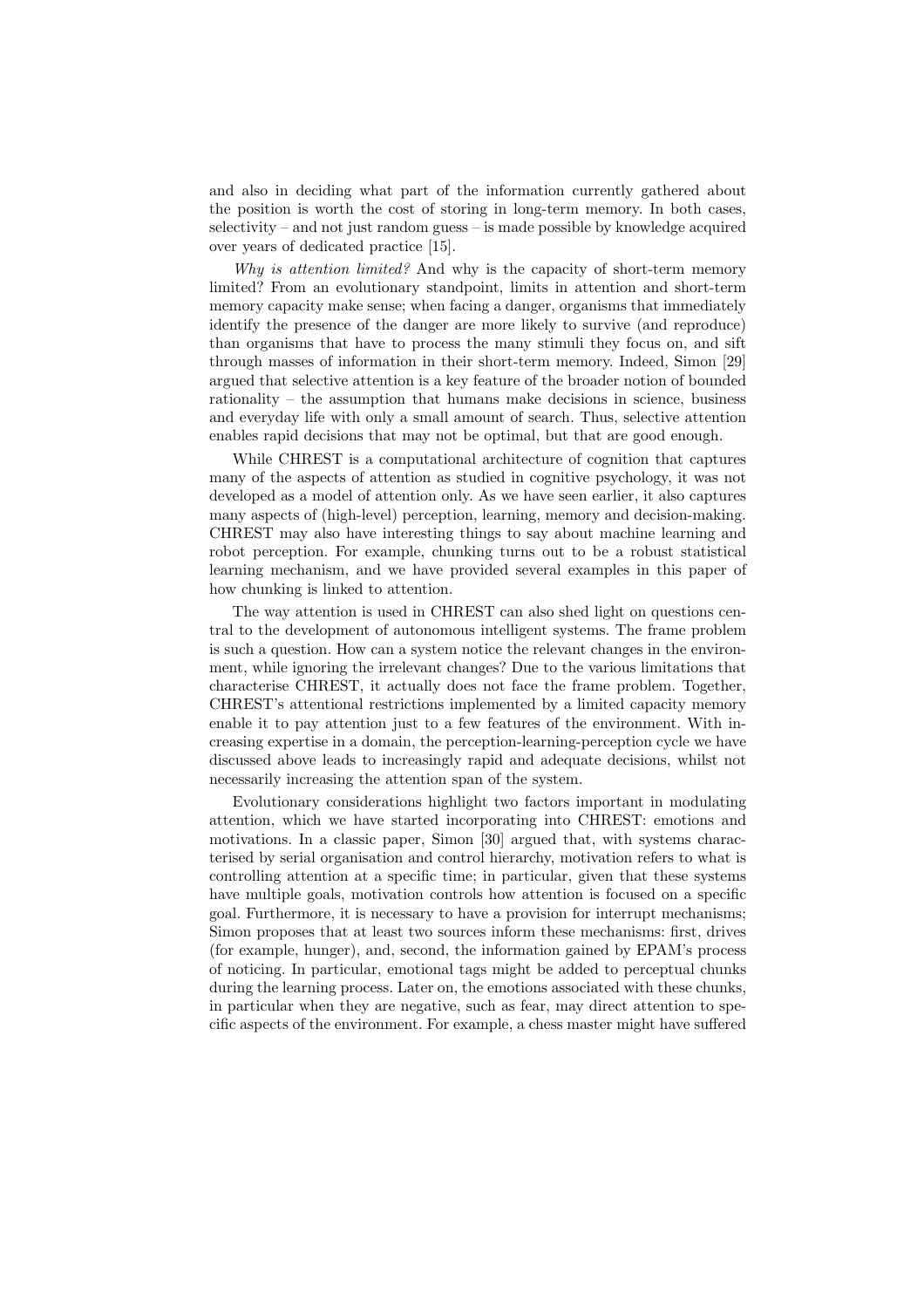a painful loss in a given type of position. In future games with the same type of position, her attention is likely to be modulated by the knowledge of this previous game, and the emotions associated with it – for better or for worse.

## 7 Conclusion

In this paper, we have described how the CHREST cognitive architecture explains, simulates and employs attention mechanisms. Two aspects of CHREST's implementation are central to explaining the attention mechanism in humans: the first is the tight cycle of perception-learning-perception; the second is the use of discrete chunks of information, both in long-term and short-term memory. The perception-learning-perception cycle guides the attention mechanism through a set of heuristics, which select a new fixation point by combining bottom-up and top-down information. The discrete nature of chunks enables a limited shortterm memory to refer to a far larger store of information, and also supports the use of cross-modal or image-action associations. As CHREST's problemsolving and action abilities are further extended, we anticipate greater insights will emerge about the link between an expert's selective attention and their ability to produce rapid and skillful responses.

# Acknowledgements

We thank the reviewers for their comments on a previous version of this paper.

# References

- 1. de Groot, A.D.: Thought and Choice in Chess. The Hague: Mouton (1946/1978)
- 2. Simon, H.A., Gilmartin, K.J.: A simulation of memory for chess positions. Cognitive Psychology 5 (1973) 29–46
- 3. Gobet, F., Lane, P.C.R., Croker, S.J., Cheng, P.C.H., Jones, G., Oliver, I., Pine, J.M.: Chunking mechanisms in human learning. Trends in Cognitive Sciences 5 (2001) 236–243
- 4. Feigenbaum, E.A., Simon, H.A.: EPAM-like models of recognition and learning. Cognitive Science 8 (1984) 305–336
- 5. de Groot, A.D., Gobet, F.: Perception and Memory in Chess: Heuristics of the Professional Eye. Assen: Van Gorcum (1996)
- 6. Gobet, F., Simon, H.A.: Templates in chess memory: A mechanism for recalling several boards. Cognitive Psychology 31 (1996) 1–40
- 7. Gobet, F.: Expert memory: A comparison of four theories. Cognition 66 (1998) 115–52
- 8. Gobet, F., Simon, H.A.: Five seconds or sixty? Presentation time in expert memory. Cognitive Science 24 (2000) 651–82
- 9. Freudenthal, D., Pine, J.M., Gobet, F.: Modelling the development of children's use of optional infinitives in English and Dutch using MOSAIC. Cognitive Science 30 (2006) 277–310